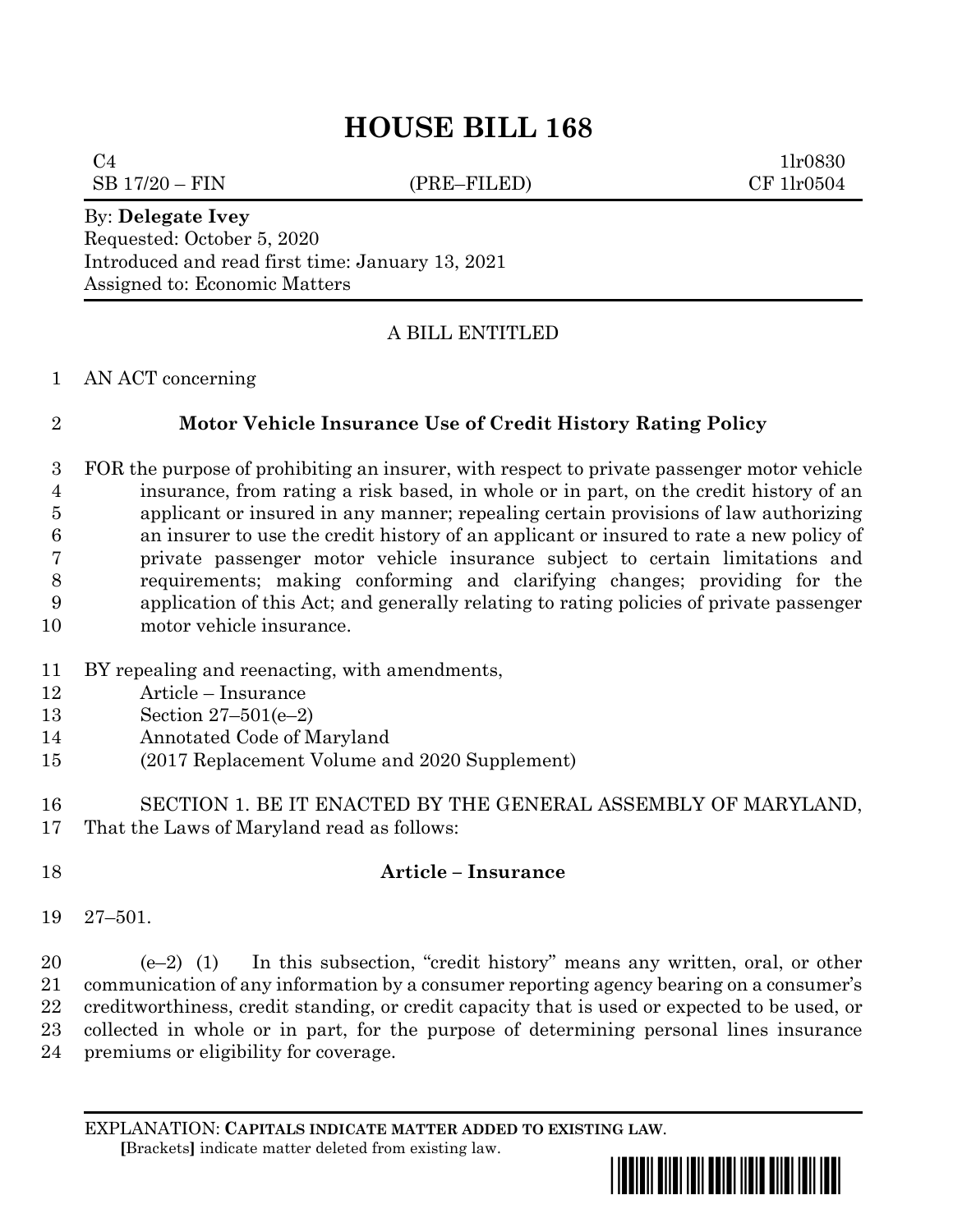| $\overline{2}$<br><b>HOUSE BILL 168</b> |                                                          |                                                                                                                                                                               |
|-----------------------------------------|----------------------------------------------------------|-------------------------------------------------------------------------------------------------------------------------------------------------------------------------------|
| $\mathbf 1$                             | (2)                                                      | With respect to homeowner's insurance, an insurer may not:                                                                                                                    |
| $\sqrt{2}$<br>$\boldsymbol{3}$          | (i)                                                      | refuse to underwrite, cancel, or refuse to renew a risk based, in<br>whole or in part, on the credit history of an applicant or insured;                                      |
| $\overline{4}$<br>5                     | (ii)<br>applicant or insured in any manner, including:   | rate a risk based, in whole or in part, on the credit history of an                                                                                                           |
| 6                                       |                                                          | the provision or removal of a discount;<br>1.                                                                                                                                 |
| 7                                       |                                                          | 2.<br>assigning the insured or applicant to a rating tier; or                                                                                                                 |
| 8<br>9                                  | company; or                                              | 3.<br>placing an insured or applicant with an affiliated                                                                                                                      |
| 10<br>11                                | (iii)<br>the credit history of the insured or applicant. | require a particular payment plan based, in whole or in part, on                                                                                                              |
| 12<br>13                                | (3)<br>[(i)]<br>insurer may not:                         | With respect to private passenger motor vehicle insurance, an                                                                                                                 |
| 14<br>15<br>16                          | [the insured or] AN applicant OR INSURED; [or]           | refuse to underwrite, cancel, $OR$ refuse to renew[, or<br>$\left[1.\right]$ (I)<br>increase the renewal premium] A RISK based, in whole or in part, on the credit history of |
| 17<br>18                                | (II)                                                     | RATE A RISK BASED, IN WHOLE OR IN PART, ON THE CREDIT<br>HISTORY OF AN APPLICANT OR INSURED IN ANY MANNER, INCLUDING:                                                         |
| 19                                      |                                                          | 1.<br>THE PROVISION OR REMOVAL OF A DISCOUNT;                                                                                                                                 |
| 20<br>21                                | TIER; OR                                                 | 2.<br>ASSIGNING THE INSURED OR APPLICANT TO A RATING                                                                                                                          |
| 22<br>$23\,$                            | AFFILIATED COMPANY; OR                                   | 3.<br>PLACING AN INSURED OR APPLICANT WITH AN                                                                                                                                 |
| 24<br>$25\,$                            |                                                          | $[2.]$ (III)<br>require a particular payment plan based, in whole<br>or in part, on the credit history of the insured or applicant.                                           |
| 26<br>$27\,$<br>28                      | (i)<br>motor vehicle insurance.                          | An insurer may, subject to paragraphs (4) and (5) of this<br>1.<br>subsection, use the credit history of an applicant to rate a new policy of private passenger               |
| 29                                      |                                                          | For purposes of this subsection, rating includes:<br>2.                                                                                                                       |
| 30                                      |                                                          | the provision or removal of a discount;<br>A.                                                                                                                                 |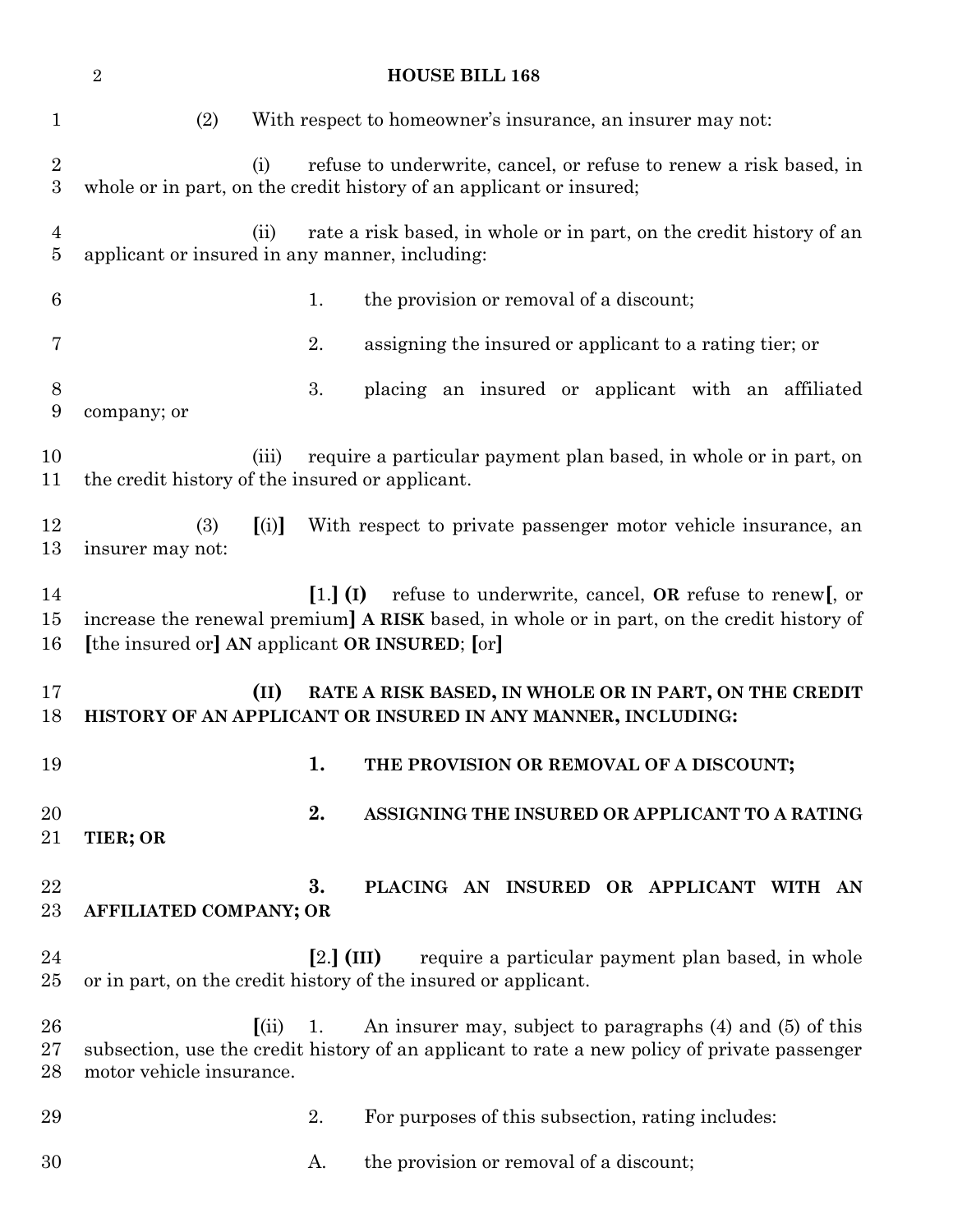# **HOUSE BILL 168** 3

| 1                                  | В.<br>assigning the applicant to a rating tier; or                                                                                                                                |
|------------------------------------|-----------------------------------------------------------------------------------------------------------------------------------------------------------------------------------|
| $\overline{2}$                     | C.<br>placing an applicant with an affiliated company.                                                                                                                            |
| $\boldsymbol{3}$<br>$\overline{4}$ | With respect to private passenger motor vehicle insurance, an insurer<br>(4)<br>that rates a new policy based, in whole or in part, on the credit history of the applicant:       |
| $\bf 5$<br>6                       | may not use a factor on the credit history of the applicant that<br>(i)<br>occurred more than 5 years prior to the issuance of the new policy;                                    |
| 7<br>$8\,$                         | shall advise an applicant at the time of application that<br>(ii)<br>1.<br>credit history is used; and                                                                            |
| 9<br>10<br>11                      | 2.<br>shall, on request of the applicant, provide a premium<br>quotation that separately identifies the portion of the premium attributable to the<br>applicant's credit history; |
| 12                                 | may not use the following factors in rating the policy:<br>(iii)                                                                                                                  |
| 13<br>14                           | the absence of credit history or the inability to determine<br>1.<br>the applicant's credit history; or                                                                           |
| 15<br>16                           | the number of credit inquiries about an applicant's credit<br>2.<br>history;                                                                                                      |
| 17<br>18<br>19                     | shall review the credit history of an insured who was<br>(iv)<br>1.<br>adversely impacted by the use of the insured's credit history at the initial rating of the<br>policy:      |
| 20                                 | every 2 years; or<br>A.                                                                                                                                                           |
| 21                                 | В.<br>on request of the insured; and                                                                                                                                              |
| 22<br>23<br>24                     | 2.<br>shall adjust the premium of an insured whose credit<br>history was reviewed under this subparagraph to reflect any improvement in the insured's<br>credit history; or       |
| 25<br>26                           | shall disclose to the applicant at the time of the issuance of a<br>(v)<br>policy that the insurer is required to:                                                                |
| 27<br>28<br>29                     | review the credit history of an insured who was adversely<br>1.<br>impacted by the use of the insured's credit history at the initial rating or underwriting of<br>the policy:    |
| 30                                 | every 2 years; or<br>A.                                                                                                                                                           |